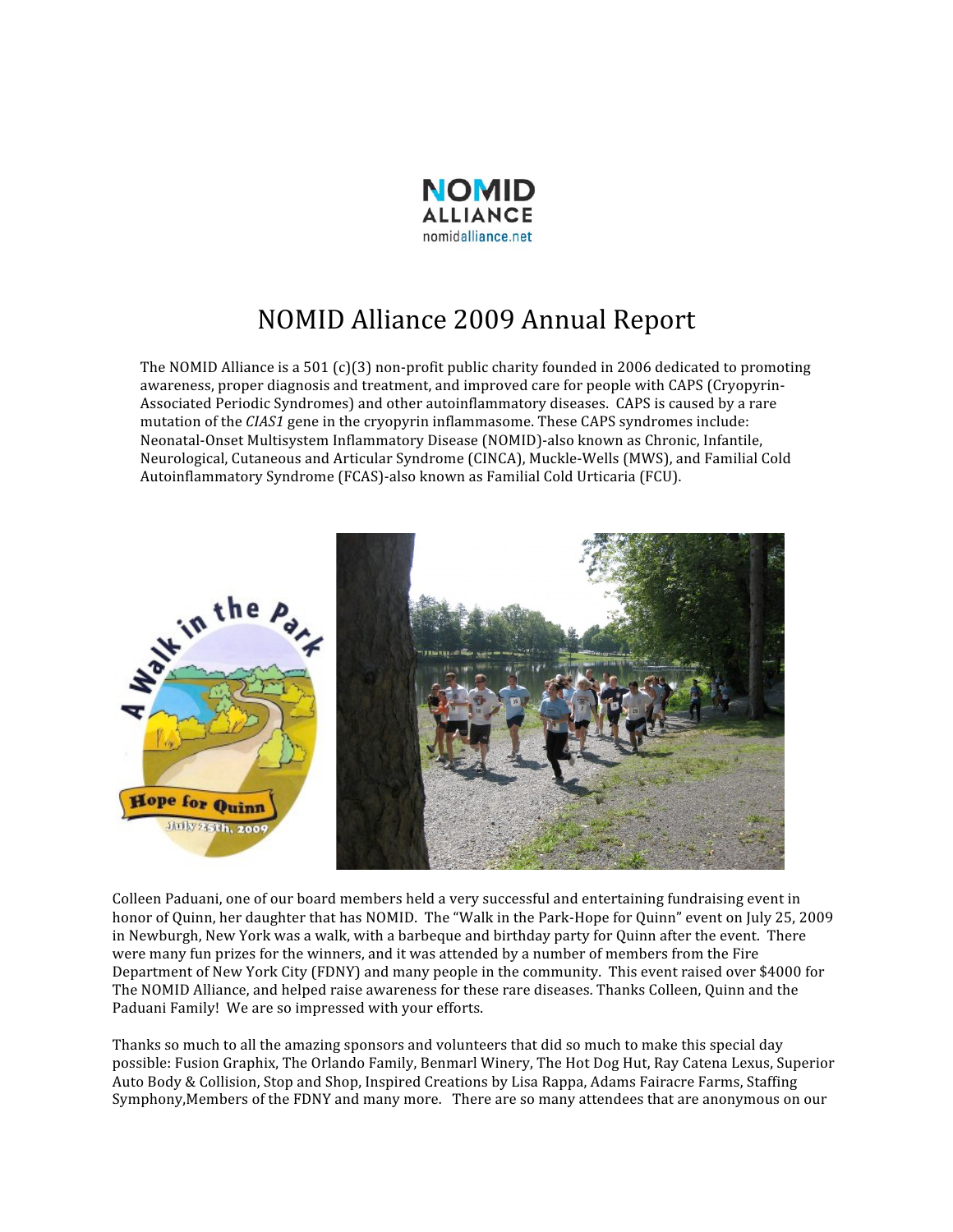list, but we want to thank you all for coming out in support of Quinn and The NOMID Alliance. Donors include: Sam and Colleen Paduani, Lisa Rappa, Abby Kohut, Pamela Abner, Maria Carmela Desantis, Rachael & Lucas Ferrara, William & Cheandra Jones, Kerri Condon‐Dehmer, Karen Durrant, Jennifer Earnhart, Amanda Buck, Richard Delgado, Anonymous, Alexa Perez.





Quinn, her brother Declan & their grandparents Colleen Paduani (l) and other volunteers



Colleen (Right) and Sam Paduani (Left) presenting awards at A Walk in the Park

Thanks to our 2009 Donors: Anonymous (many), Novartis Pharmaceuticals USA, Mike Oisten, Joan Struck, Colleen Paduani, Bob & Colleen Whichello, R. Harvey Johnston & Sarah Johnston, Camille Leiffers and many that donated through Network for Good. Thank you!

We are pleased to announce that in the late fall of 2009, Novartis Pharmaceuticals has given The NOMID Alliance an \$8000 unrestricted grant to help fund the redesign and programming of a new website, and translation of the site into Spanish and French so it will be easier for patients to learn more about these rare diseases. This new website and translation will be developed in 2010.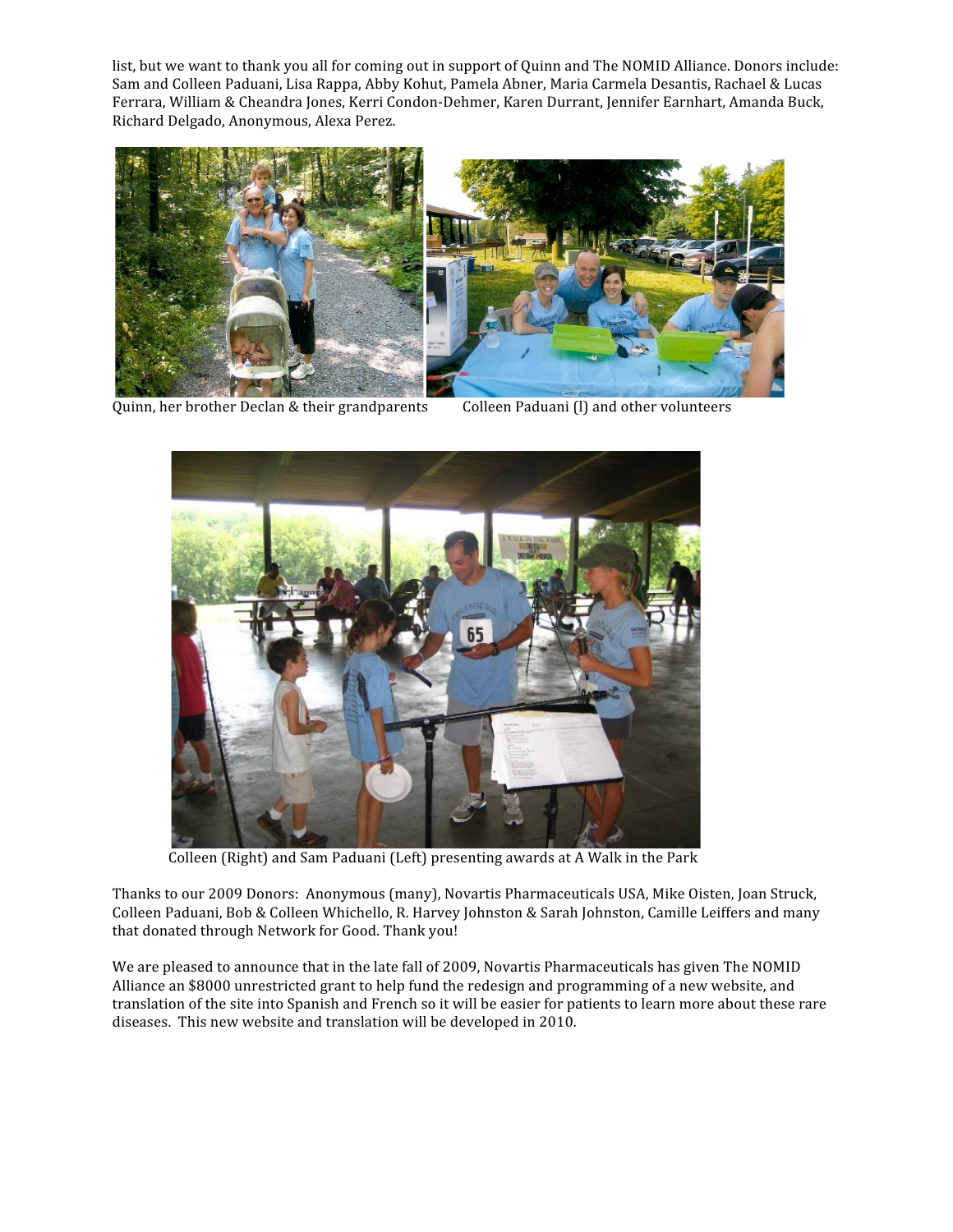

Birthday girl Quinn!

Our CAPS guidebook has become the leading medical guidebook on CAPS worldwide, and it is in it's second printing. Many patients have been able to access the booklet online on our website at: http://www.nomidalliance.net/downloads/finalCAPSbrochure\_web.pdf and have taken it to their doctors to seek a diagnosis for autoinflammatory diseases. The center spread of the booklet has a helpful comparative chart of some of the periodic fever syndromes that are often considered when trying to diagnose patients with these diseases.

We were also able to help a number of patients get into clinical trials for CAPS and other diseases to receive needed treatment for their conditions in the past few years. In addition, we have started to collaborate with AMWS‐CINCA, a French organization for patients with CAPS, EURODIS (Rare Disease Europe) and NORD (National Organization of Rare Disorders) on the development of a wonderful new online community for patients with CAPS, and other rare diseases at:

http://www.rarediseasecommunities.org/en/community/caps

The NOMID Alliance is becoming more involved in honoring Rare Disease Day on February 28th 2010, and have become a Rare Disease Day Partner with NORD and EURODIS. More information about this day is at: http://www.rarediseaseday.org/



Rare Disease Day® Partner

Sincerely,

Korea LeeDurrant

Karen Durrant RN, BSN–President and Founder of The NOMID Alliance,

and The NOMID Alliance Board of Directors for 2009:

Nathan Durrant, Colleen Paduani, Jennifer Earnhart, Dorelia Rivera, and Brad Miles